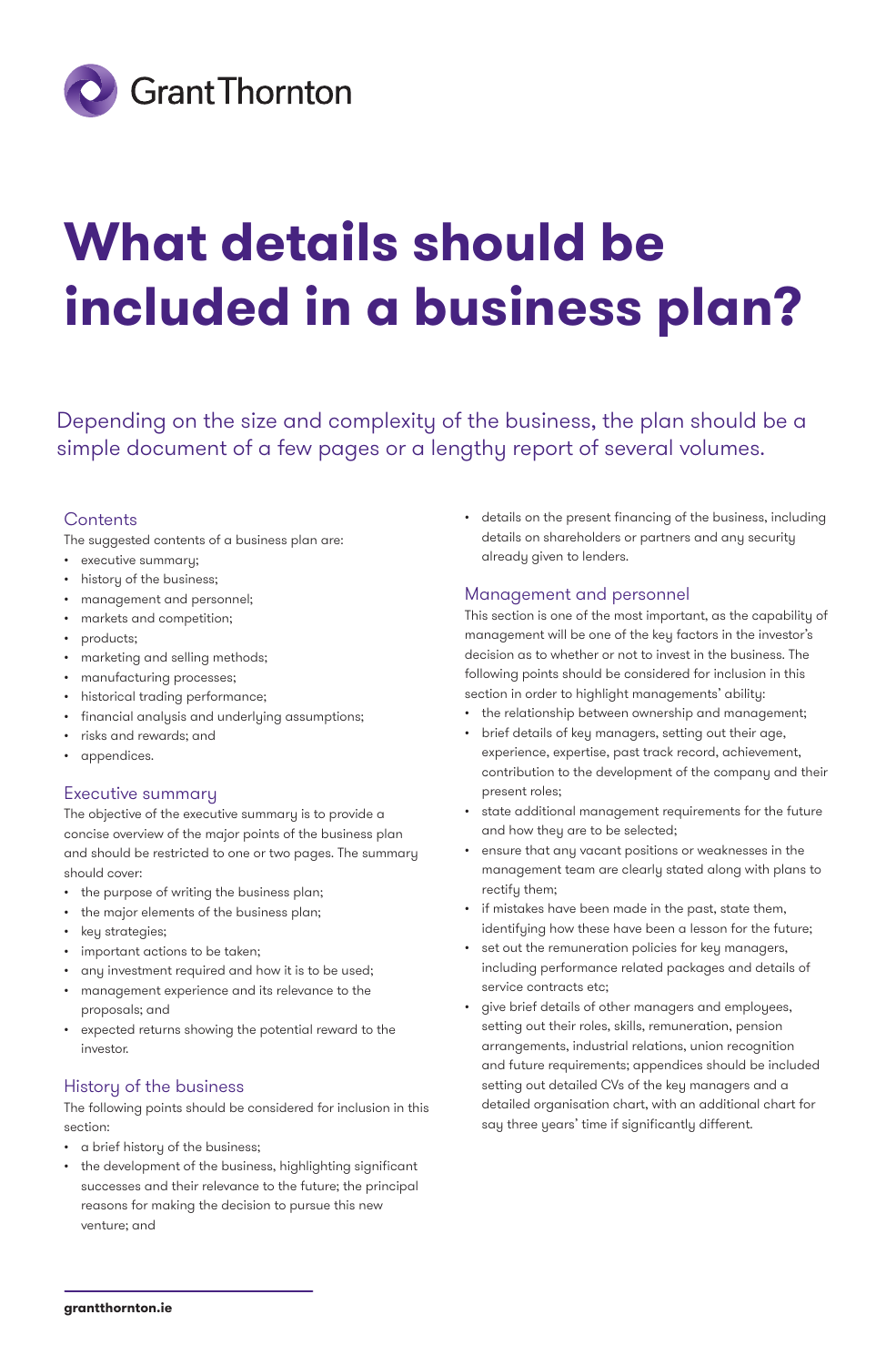### **Markets and competition**

This section shows the investor that the management understand and have given thought to the potential of the product, whilst giving management the opportunity of justifying the predicted market share of the product and thus justifying the forecast. The following points should be considered for inclusion in this section:

- an overall summary of your market setting out its size, growth and future prospects;
- state clearly your positions within all aspects of that market (e.g. product, territories, customers etc.);
- give statistical information substantiating your views on the market and your place within it. In certain circumstances it may be appropriate to commission a market research study to obtain relevant information;
- state clearly why you are in that market and how your prospects compare with the market generally;
- define your customers, stating who they are, where they are, why they buy and when they buy your product;
- give details of the typical order size, state who makes the decision to buy and whether tenders or contracts are entered into;
- state whether there are influences on the buying habits of your customers beyond your control;
- identify the position of key customers within their own market place and the effect of this on your business;
- identify the competition, stating who they are and where they are. Give details of how the competitors compare with your company in size and potential and the market share of each major competitor; and
- state the strengths and weaknesses of the competition and give a realistic assessment of their response to the proposals and how the proposals have taken account of this.

#### **Products**

This section should clarify in the mind of the investor the nature of the products being sold. The following points should be considered for inclusion in this section:

- describe in basic terms the main products or services, stating what is to be sold and how the product is used
- identify the distinctive features of your major products, stating whether these problems can be overcome;
- set out recruitment and training policies;
- give details of present management information systems together with anticipated changes; andstate how long each major product will last before the customer needs to replace it;
- state whether any major products are being introduced by competitors, both now and in the future;
- set out the profitability of each major product;
- set out the current stage of development of each major product (i.e. are they still at the research stage or established on the market?);
- indicate future product plans and anticipated dates of introduction
- set out research and development plans, particularly in relation to competing technologies;
- give details of products protected by patents etc;
- give details as to whether products require Government approval and whether this has been obtained, plus details of any industry standards to be met; and
- ensure that product details give credibility to your sales forecast.

#### **Marketing and selling methods**

This section gives further credibility to any predicted increase in market share of the product whilst demonstrating that management understand the nature of selling the product in a competitive marketplace.

The following points should be considered for inclusion in this section:

- a brief introduction to the overall marketing strategy, setting out your thoughts on market share, objectives, image, territorial objectives, specialisation etc;
- details of the pricing policy and whether it is cost or demand based;
- the anticipated effect of this pricing policy on demand for the product and how market share can be increased whilst still making a profit;
- expectations of price movements within the market generally;
- details of product promotions e.g. trade shows, public relations, promotional literature etc;
- state the predicted level of expenditure on advertising and promotions and the expected benefits to be derived;
- set out how the product will be distributed, e.g. own sales force, distributors, retail, export, delivery of goods etc;
- set out the support and after sales services and any warranty arrangements that will be required;
- give details of current order book, typical order size, credit terms offered, enquiries on hand and how they relate to future sales expectations;